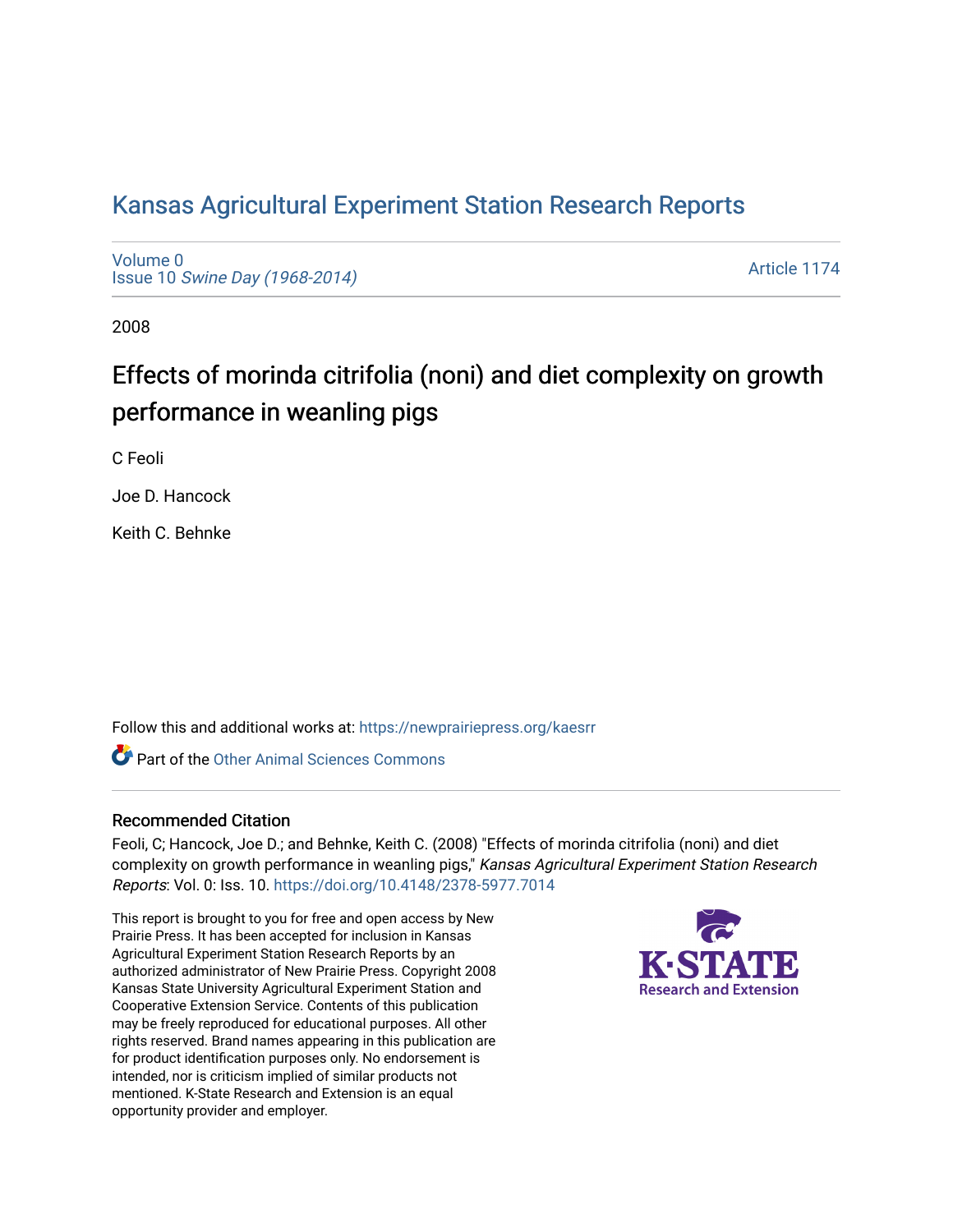# Effects of morinda citrifolia (noni) and diet complexity on growth performance in weanling pigs

# **Abstract**

Two experiments were conducted to determine the effects of concentration (0, 0.75, 1.5, 3.0, and 6.0%) of Morinda citrifolia (no-ni; Morinda Agricultural Products, Orem, UT) and diet complexity in weanling pigs. In Exp. 1, 210 pigs (initially 13.4 lb) were used in a 35-d growth assay; there were 7 pigs per pen and 6 pens per treatment. Diets were corn-soybean meal-based, and lysine concentrations were 1.8% for d 0 to 7, 1.6% for d 7 to 21, and 1.4% for d 21 to 35 with feed and water con-sumed on an ad libitum basis. Increasing the concentration of noni in the diet from 0 to 3% had no effects on pellet durability index (PDI) for the d 0 to 7 and 7 to 21 diets. Average daily gain (quadratic effect, P < 0.03) and F/G (quadratic effect, P < 0.10) for d 0 to 7 and F/G for d 0 to 21 (quadratic effect, P < 0.04) improved as noni concentration in the diet was increased from 0 to 0.75%. However, no treatment effects were observed overall (d 0 to 35). For Exp. 2, 168 pigs (initially 13.9 lb) were used in a 35-d growth assay; there were 6 pigs per pen and 7 pens per treatment. Treatments were arranged as a  $2 \tilde{A} - 2$  factorial with main effects of diet formulation (simple vs. complex) and noni addition (0 vs. 3%). Simple diets had the same minimum nutrient specifications as complex diets but had no added lactose or spray-dried animal plasma for d 0 to 7 and only 10% added whey for d 7 to 21. Pelleting data indicated improved PDI with no additional energy inputs when noni was added to the simple diets (for d 21 to 35). Pigs fed simple diets had lower ADG (P < 0.06) for d 0 to 7 and lower ADG and ADFI (P < 0.06) for d 0 to 21 than pigs fed complex diets. During d 0 to 35 for ADG and d 0 to 21 for F/G, addition of noni to the simple diets had negative effects (diet complexity  $\tilde{A}$  noni interaction, P < 0.02). In conclusion, adding 0.75 to 3% noni to complex diets improved growth performance early in a titration experiment but had negative effects when added to the simple diet formulations used in a second experiment.; Swine Day, 2008, Kansas State University, Manhattan, KS, 2008

# Keywords

Swine day, 2008; Kansas Agricultural Experiment Station contribution; no. 09-074-S; Report of progress (Kansas State University. Agricultural Experiment Station and Cooperative Extension Service); 1001; Diet complexity; Dose titration; Morinda citrifolia; noni

# Creative Commons License



This work is licensed under a [Creative Commons Attribution 4.0 License](https://creativecommons.org/licenses/by/4.0/).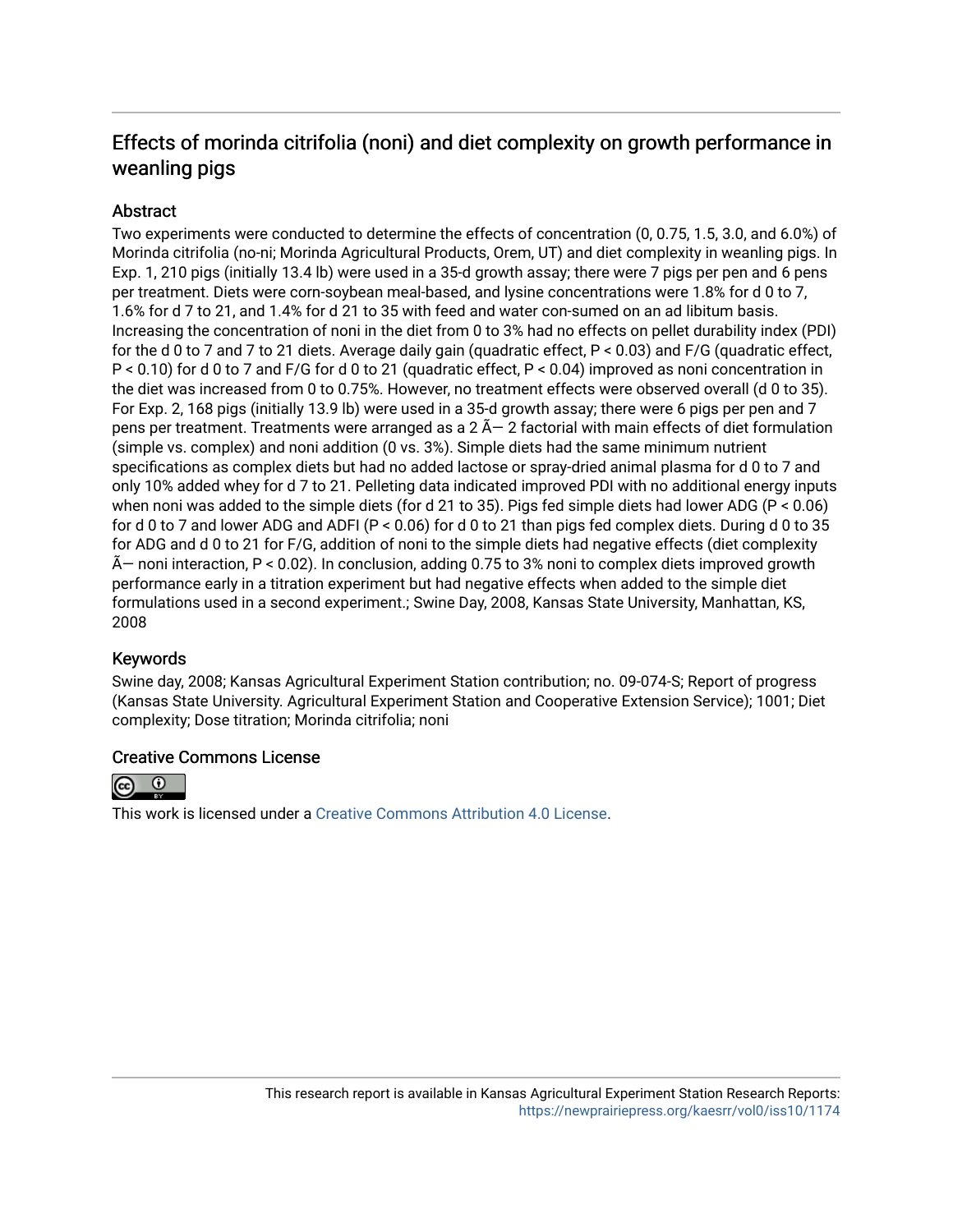### **EFFECTS OF** *Morinda citrifolia* **(NONI) AND DIET COMPLEXITY ON GROWTH PERFORMANCE IN WEANLING PIGS**

*C. Feoli, J. D. Hancock, and K. C. Behnke1*

#### **Summary**

Two experiments were conducted to determine the effects of concentration (0, 0.75, 1.5, 3.0, and 6.0%) of *Morinda citrifolia* (noni; Morinda Agricultural Products, Orem, UT) and diet complexity in weanling pigs. In Exp. 1, 210 pigs (initially 13.4 lb) were used in a 35-d growth assay; there were 7 pigs per pen and 6 pens per treatment. Diets were cornsoybean meal-based, and lysine concentrations were 1.8% for d 0 to 7, 1.6% for d 7 to 21, and 1.4% for d 21 to 35 with feed and water consumed on an ad libitum basis. Increasing the concentration of noni in the diet from 0 to 3% had no effects on pellet durability index (PDI) for the d 0 to 7 and 7 to 21 diets. Average daily gain (quadratic effect, *P* < 0.03) and F/G (quadratic effect,  $P < 0.10$ ) for d 0 to 7 and F/G for d 0 to 21 (quadratic effect,  $P < 0.04$ ) improved as noni concentration in the diet was increased from 0 to 0.75%. However, no treatment effects were observed overall (d 0 to 35). For Exp. 2, 168 pigs (initially 13.9 lb) were used in a 35-d growth assay; there were 6 pigs per pen and 7 pens per treatment. Treatments were arranged as a  $2 \times 2$  factorial with main effects of diet formulation (simple vs. complex) and noni addition (0 vs. 3%). Simple diets had the same minimum nutrient specifications as complex diets but had no added lactose or spray-dried animal plasma for d 0 to 7 and only 10% added whey for d 7 to 21. Pelleting data indicated improved PDI with no additional energy inputs when noni was added to the simple diets (for d 21 to 35). Pigs fed simple diets had lower ADG (*P* < 0.06) for d 0 to 7 and lower ADG and ADFI  $(P < 0.06)$  for d 0 to 21 than pigs fed complex diets. During d 0 to 35 for ADG and d 0 to 21 for F/G, addition of noni to the simple diets had negative effects (diet complexity  $\times$  noni interaction,  $P < 0.02$ ). In conclusion, adding 0.75 to 3% noni to complex diets improved growth performance early in a titration experiment but had negative effects when added to the simple diet formulations used in a second experiment.

Key words: diet complexity, dose titration, *Morinda citrifolia*, noni

#### **Introduction**

In previous research conducted at Kansas State University and in Japan, there appeared to be an aversion that developed over time to diets with high inclusion of *Morinda citrifolia*  (noni). Because noni was just recently considered a potential feed ingredient in diets for pigs, experiments should be conducted to determine the most appropriate dose  $\times$  duration combination that will ensure ingestion of sufficient noni to have the desired biological effects. In addition, it is possible that noni might be able to replace some of the expensive ingredients often included in diets for weanling pigs (e.g., spray-dried animal plasma, milk products, specialized fish meals, and antibiotics), thereby becoming a preferred ingredient

<u> 1980 - Johann Barnett, fransk politik (</u>

<sup>&</sup>lt;sup>1</sup> Department of Grain Science and Industry, Kansas State University.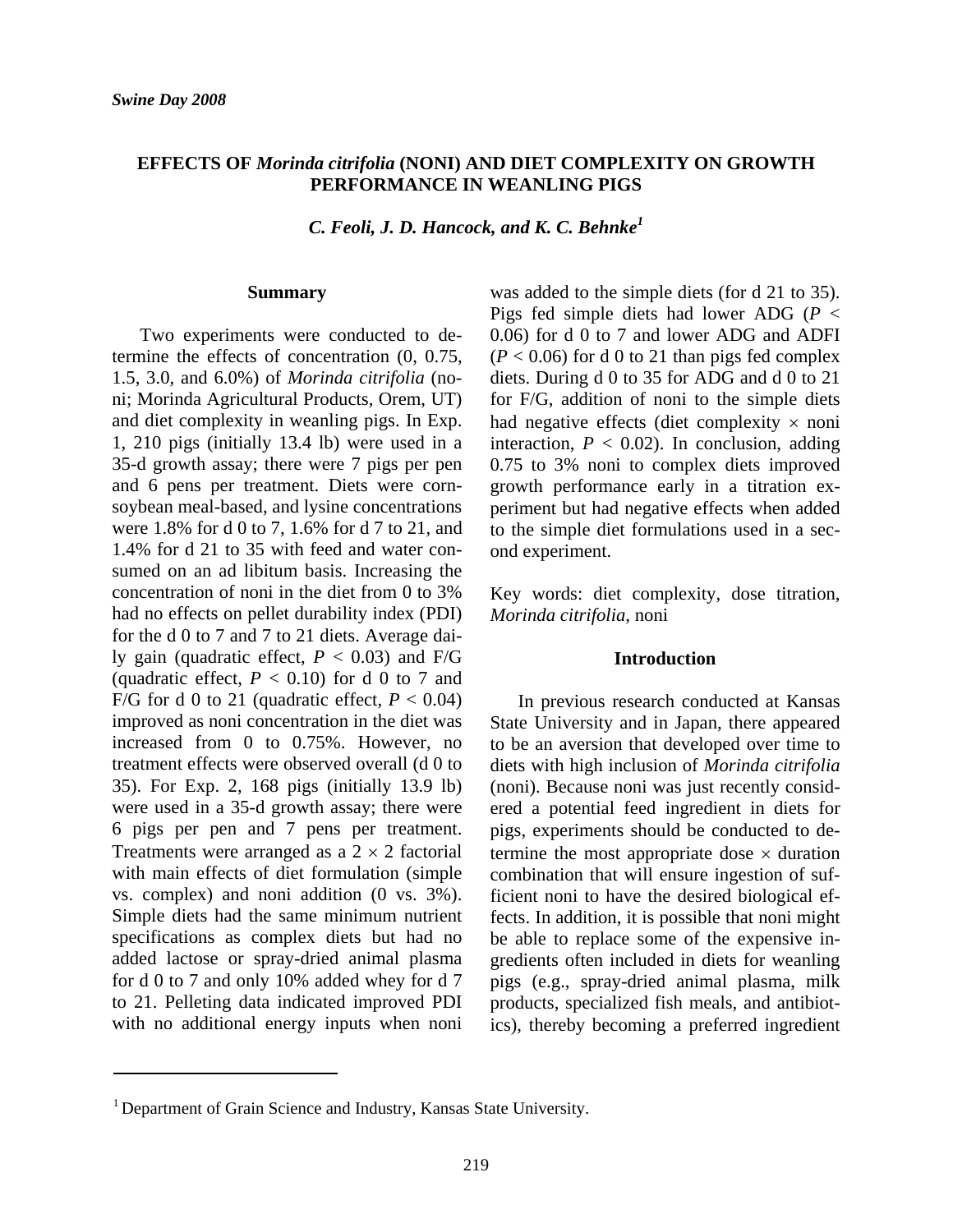in diets for weanling pigs worldwide. Thus, we designed 2 experiments to determine the ideal concentration of noni in diets for weaned piglets and the effects of noni in simple and complex diets for weanling pigs.

#### **Procedures**

For the first experiment, 210 weanling pigs (initially 13.4 lb) were used in a 35-d titration experiment. The pigs were blocked by weight and sorted into pens on the basis of gender and ancestry. There were 7 pigs per pen and 6 pens per treatment in the environmentally controlled nursery room. Each pen was 4 ft  $\times$  4 ft and equipped with woven-wire flooring and 1 self-feeder and 1 nipple waterer to allow ad libitum consumption of feed and water.

The diets (Table 1) were corn-soybean meal based and formulated to 1.8% lysine for d 0 to 7, 1.6 % lysine for d 7 to 21, and 1.4% lysine for d 21 to 35. Treatments were 6% test premix (90% water and 10% corn) for the control vs. 0.75, 1.5, 3.0, and 6.0% noni (Morinda Agricultural Products, Orem, UT) added at the expense of the test premix. The diets were not steam conditioned before being passed into a pelleting press (CPM Master Model HD) equipped with a 1¼-in.-thick die having 5/32-in. openings. Samples of the processed diets were collected, and pellet durability index (PDI) was determined by using the tumbling-box technique. Additionally, the PDI procedure was modified to induce more stress on the pellets by adding 5 hexagonal nuts into the tumbling box.

Pig and feeder weights were collected on d 0, 7, 21, and 35 to allow calculation of ADG, ADFI, and F/G. All data were analyzed by using the MIXED procedure of SAS with initial weight as the blocking criterion and pen as the experimental unit. Polynomial regression was used to describe the shape of the response to increasing concentration of noni in the diets.

For the second experiment, 168 weanling pigs (initially 13.9 lb) were used in a 35-d growth assay. There were 6 pigs per pen and 7 pens per treatment. The pigs were sorted and housed as in Exp. 1 with feed and water consumed on an ad libitum basis.

The diets (Table 2) were corn-soybean meal based and formulated to 1.8% lysine for d 0 to 7, 1.6 % lysine for d 7 to 21, and 1.4% lysine for d 21 to 35. Treatments were arranged as a  $2 \times 2$  factorial with main effects of diet formulation (simple vs. complex) and noni addition (0 vs 3%). Simple diets had the same minimum nutrient specifications as complex diets but had no added lactose or spray-dried animal plasma for d 0 to 7 and only 10% added whey for d 7 to 21. The diets for d 0 to 7 and 7 to 21 were steam conditioned at 140ºF for approximately 20 seconds before passing into a pelleting press (CPM Master Model HD) equipped with a 1¼-in.-thick die having 5/32-in. openings. The diets for d 21 to 35 were steam conditioned at 180ºF and pelleted through the same press and die used for the other diets. Samples of the pelleted diets were collected, and PDI was determined.

Pig and feeder weights were collected on d 0, 7, 21, and 35 to allow calculation of ADG, ADFI, F/G and variation (CV) in BW. All data were analyzed by using the MIXED procedure of SAS with initial weight as the blocking criterion and pen as the experimental unit. Orthogonal contrasts for a  $2 \times 2$  factorial were used to separate treatment means with comparisons of (1) effect of diet formulation, (2) effect of noni addition, and (3) diet formulation × noni addition.

### **Results and Discussion**

In Exp. 1 (Table 3), increasing the concentration of noni in the diet from 0 to 3% had no effects on PDI for d 0 to 7 and 7 to 21 diets. However, there appeared to be some slippage of PDI with 6% added noni. Pig growth data (Table 4) indicated that for d 0 to 7 there was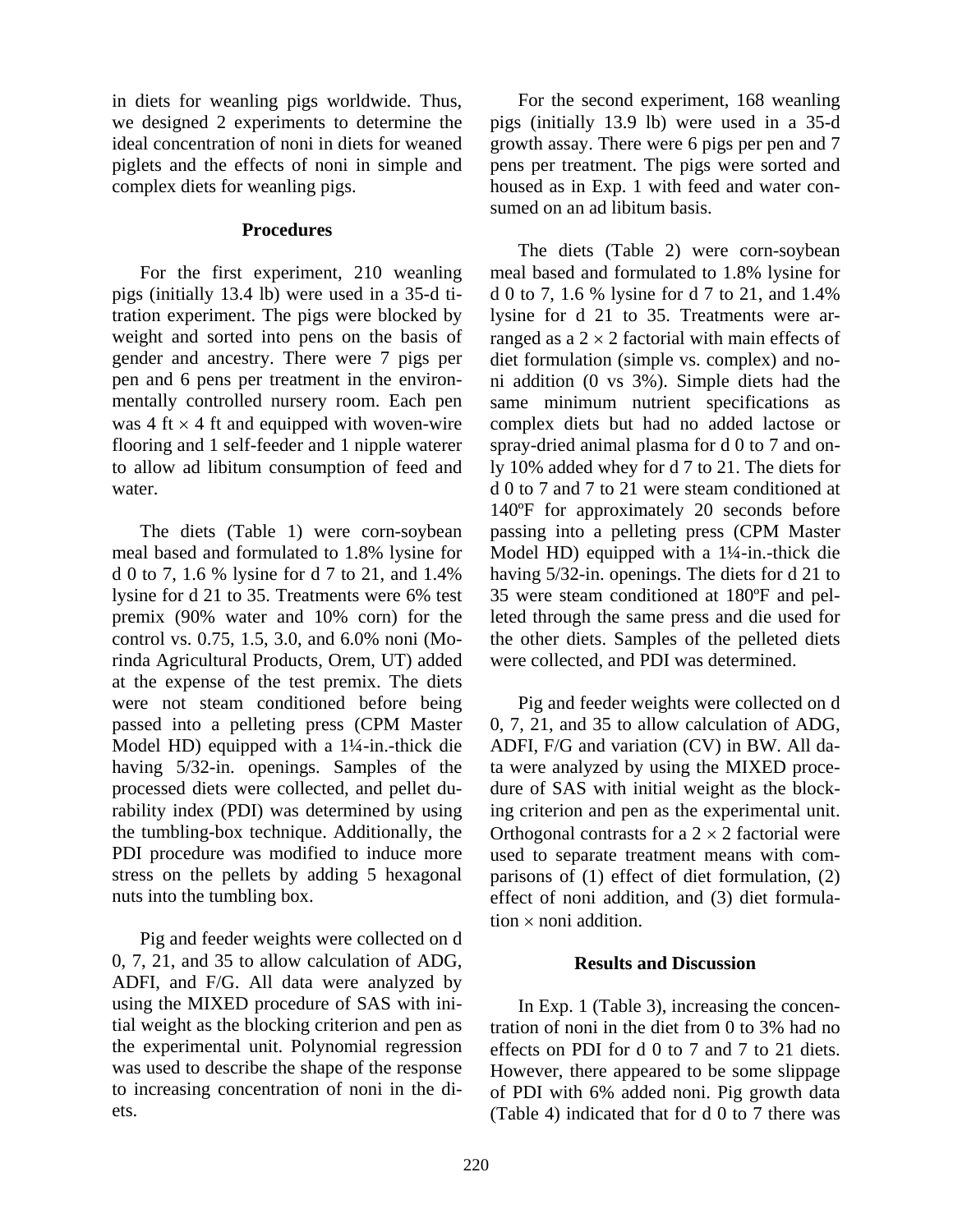a quadratic improvement in ADG ( $P < 0.03$ ) and  $F/G$  ( $P < 0.10$ ) as noni concentration in the diet was increased from 0 to 0.75%, a plateau as noni concentration increased to 3%, and a decrease as noni concretion was increased further to 6%. The same response was observed for F/G during d 0 to 21 ( $P < 0.04$ ). There was no overall effect (i.e., d 0 to 35) of adding noni to diets for nursery pigs.

In Exp. 2 (Table 5), pelleting data indicated improved PDI with no additional energy inputs when noni was added to the simplest diets (for d 21 to 35). For growth performance (Table 6), ADG was improved for d 0 to 7 (*P*  $(0.06)$  and d 0 to 21 ( $P < 0.02$ ) when pigs were given complex diets. However, the effects of diet complexity were not independent of noni addition as F/G for d 0 to 21 (diet complexity  $\times$  noni interaction,  $P < 0.02$ ) increased as noni was added to simple diets and decreased when noni was added to complex diets. For d 0 to 35, ADG and F/G were negatively affected (diet complexity × noni interaction,  $P < 0.09$ ) when noni was added to simple diets but did not show any numerical difference when noni was added to complex diets. On d 35, CV showed greater  $(P < 0.02)$ weight variation among pigs within a pen for pigs fed simple diets compared with pigs fed complex diets. However, there was a trend (*P* < 0.10) for an interaction, suggesting that when noni was added, pens treated with the simple diets had a decrease in weight uniformity but pens treated with the complex diets had an improvement in weight uniformity.

In conclusion, our experiments suggested a small but positive effect of noni on pellet quality over and above simply adding water into the mixer. Adding 0.75 to 3% noni to complex diets improved growth performance early in a titration experiment but had negative effects when added to the simple diet formulations used in a second experiment.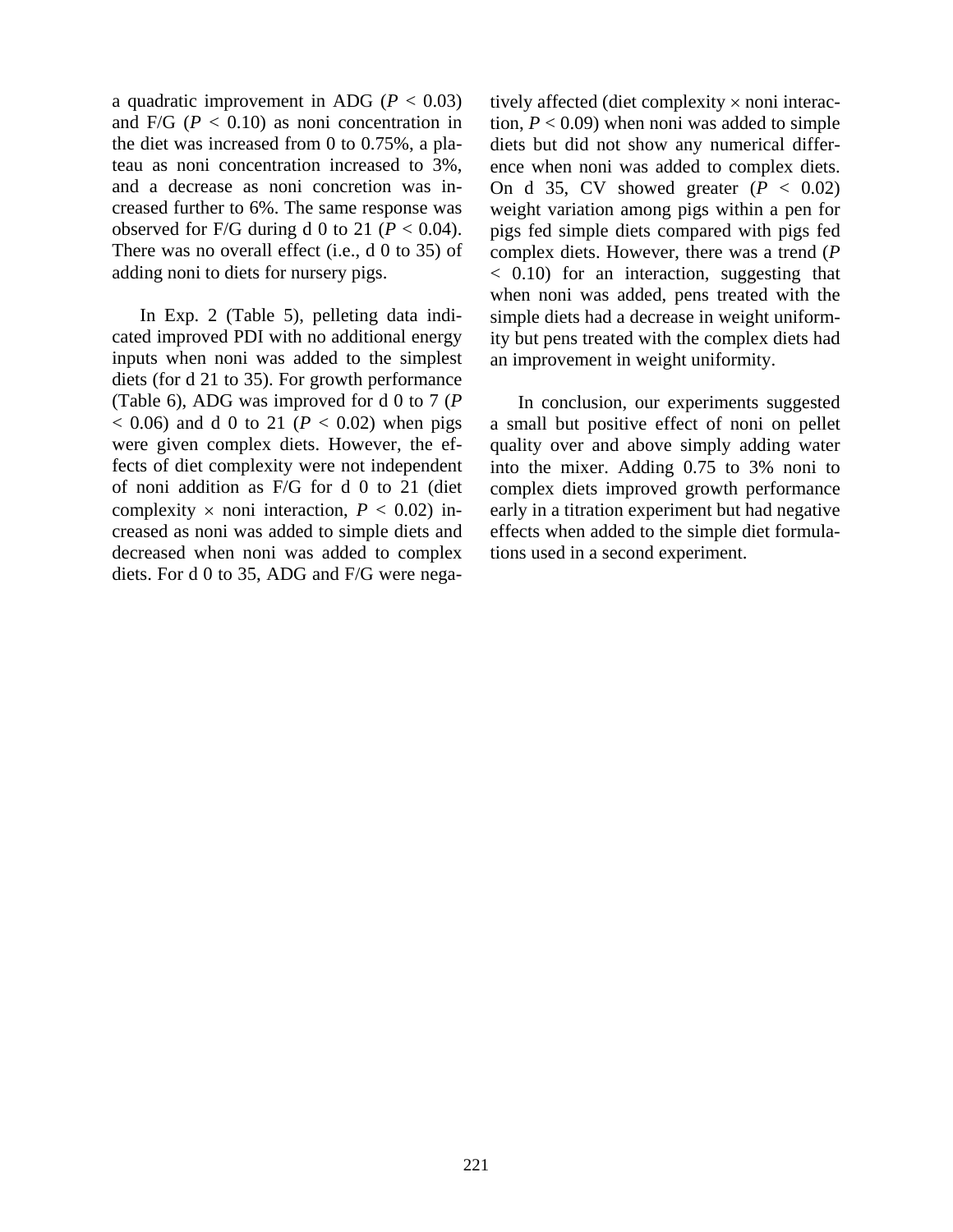| Ingredient, %                            | $d0$ to $7$ | d 7 to 21 | d 21 to 35 |
|------------------------------------------|-------------|-----------|------------|
| Corn                                     | 22.84       | 38.08     | 51.49      |
| Soybean meal (47.5% CP)                  | 27.24       | 29.60     | 33.65      |
| Whey                                     | 20.00       | 15.00     |            |
| Lactose                                  | 10.00       |           |            |
| Soy oil                                  | 1.00        | 3.00      | 5.00       |
| Test premix <sup>1</sup>                 | 6.00        | 6.00      | 6.00       |
| Spray-dried plasma                       | 5.00        | 2.50      |            |
| Fish meal                                | 5.00        | 3.00      |            |
| Monocalcium phosphate $(21\% \text{ P})$ | 0.79        | 0.71      | 1.31       |
| Limestone                                | 0.69        | 0.83      | 1.11       |
| L-lysine HCl                             | 0.21        | 0.20      | 0.32       |
| DL-methionine                            | 0.19        | 0.15      | 0.15       |
| L-threonine                              | 0.05        | 0.04      | 0.11       |
| Salt                                     | 0.20        | 0.30      | 0.37       |
| Vitamin premix                           | 0.25        | 0.25      | 0.25       |
| Mineral premix                           | 0.15        | 0.15      | 0.15       |
| Copper sulfate                           |             |           | 0.09       |
| Zinc oxide                               | 0.39        | 0.19      |            |
| Calculated analysis                      |             |           |            |
| Lysine, %                                | 1.80        | 1.60      | 1.40       |
| Ca, %                                    | 0.90        | 0.80      | 0.75       |
| Total P, %                               | 0.80        | 0.70      | 0.65       |

**Table 1. Composition of diets for Exp. 1**

<sup>1</sup>Morinda citrifolia (noni) was used to replace the test premix that was 90% water and 10% corn.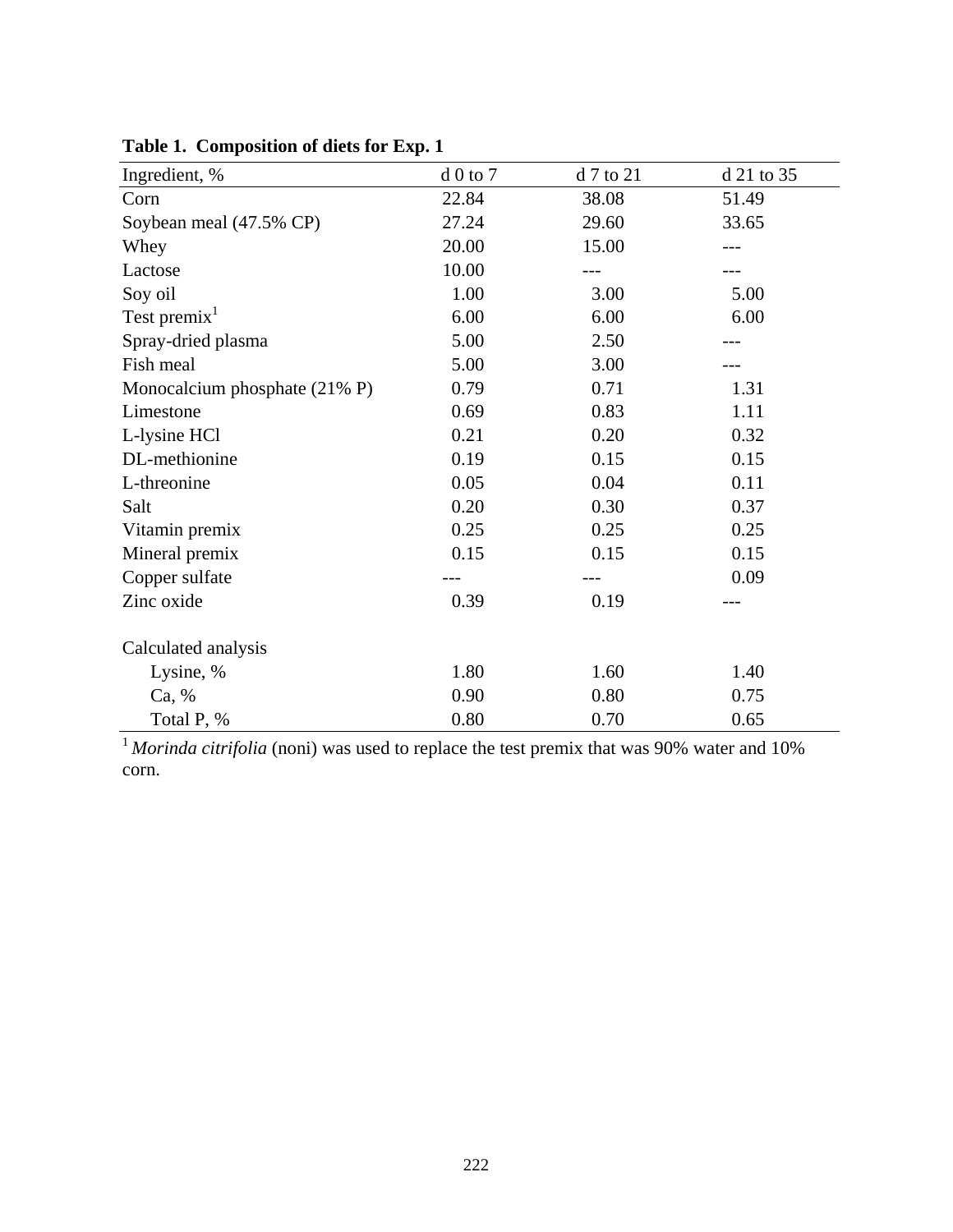|                               | $d0$ to $7$ |         |        | d 7 to 21 |            |
|-------------------------------|-------------|---------|--------|-----------|------------|
| Ingredient, %                 | Simple      | Complex | Simple | Complex   | d 21 to 35 |
| Corn                          | 31.53       | 26.58   | 42.23  | 41.42     | 54.76      |
| Soybean meal (47.5% CP)       | 36.45       | 26.49   | 35.80  | 29.30     | 33.40      |
| Whey                          | 20.00       | 20.00   | 10.00  | 15.00     | ---        |
| Lactose                       |             | 10.00   |        |           |            |
| Soy oil                       | 1.00        | 1.00    | 3.00   | 3.00      | 5.00       |
| Test premix <sup>1</sup>      | 3.00        | 3.00    | 3.00   | 3.00      | 3.00       |
| Spray-dried plasma            |             | 5.00    |        | 2.50      |            |
| Fish meal                     | 5.00        | 5.00    | 3.00   | 3.00      |            |
| Monocalcium phosphate (21% P) | 0.94        | 0.77    | 0.81   | 0.67      | 1.31       |
| Limestone                     | 0.55        | 0.71    | 0.83   | 0.84      | 1.11       |
| L-lysine HCl                  | 0.25        | 0.22    | 0.23   | 0.21      | 0.32       |
| DL-methionine                 | 0.20        | 0.19    | 0.15   | 0.14      | 0.14       |
| L-threonine                   | 0.09        | 0.05    | 0.06   | 0.03      | 0.10       |
| Salt                          | 0.20        | 0.20    | 0.30   | 0.30      | 0.37       |
| Vitamin premix                | 0.25        | 0.25    | 0.25   | 0.25      | 0.25       |
| Mineral premix                | 0.15        | 0.15    | 0.15   | 0.15      | 0.15       |
| Copper sulfate                |             |         |        |           | 0.09       |
| Zinc oxide                    | 0.39        | 0.39    | 0.19   | 0.19      |            |
| Calculated analysis           |             |         |        |           |            |
| Lysine, %                     | 1.80        | 1.80    | 1.60   | 1.60      | 1.40       |
| Ca, %                         | 0.90        | 0.90    | 0.80   | 0.80      | 0.75       |
| Total P, %                    | 0.80        | 0.80    | 0.70   | 0.70      | 0.66       |

| Table 2. Composition of diets for Exp. 2 |  |  |  |  |  |
|------------------------------------------|--|--|--|--|--|
|------------------------------------------|--|--|--|--|--|

<sup>1</sup> Morinda citrifolia (noni) was used to replace the test premix that was 90% water and 10% corn.

|                        |  | Table 3. Effects of diets with increasing concentration of <i>Morinda citrifolia</i> (noni) on pel- |  |  |
|------------------------|--|-----------------------------------------------------------------------------------------------------|--|--|
| let quality $(Exp. 1)$ |  |                                                                                                     |  |  |

|                        | noni, % |      |      |      |      |  |  |
|------------------------|---------|------|------|------|------|--|--|
| Item                   |         | 0.75 | 1.5  | 3.0  | 6.0  |  |  |
| $d0$ to 7              |         |      |      |      |      |  |  |
| PDI, $\%$ <sup>1</sup> | 97.9    | 98.0 | 98.0 | 98.5 | 96.3 |  |  |
| Mod PDI, $\%^2$        | 97.4    | 97.7 | 97.7 | 98.3 | 95.6 |  |  |
| $d$ 7 to 21            |         |      |      |      |      |  |  |
| PDI, $%$               | 95.9    | 96.0 | 96.4 | 94.2 | 96.9 |  |  |
| Mod PDI, %             | 93.4    | 94.2 | 94.6 | 91.5 | 94.8 |  |  |

<sup>1</sup> Pellet durability index (ASAE 1991).

<sup>2</sup> Modified by adding 5 hexagonal nuts (0.5-in. diameter) to the tumbling box.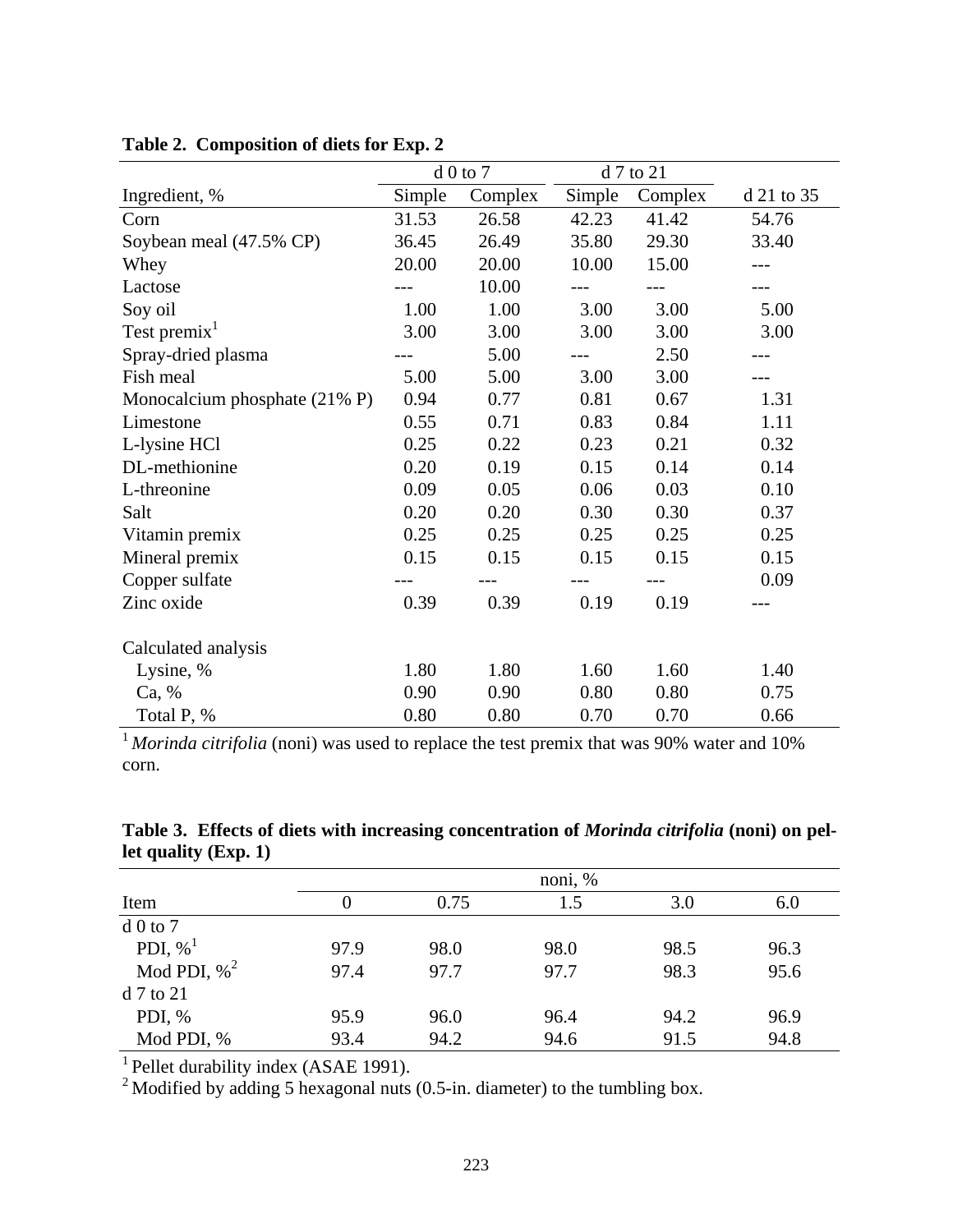|              | Noni, %        |      |      |      |      |           |       | $P$ value |        |         |
|--------------|----------------|------|------|------|------|-----------|-------|-----------|--------|---------|
| Item         | $\overline{0}$ | 0.75 | 1.5  | 3.0  | 6.0  | <b>SE</b> | Lin   | Quad      | Cubic  | Quartic |
| $d0$ to $7$  |                |      |      |      |      |           |       |           |        |         |
| ADG, lb      | 0.43           | 0.49 | 0.44 | 0.50 | 0.39 | 0.03      | 0.13  | 0.03      | $---2$ | 0.07    |
| ADFI, lb     | 0.42           | 0.42 | 0.38 | 0.44 | 0.38 | 0.02      |       |           | 0.14   | 0.14    |
| F/G          | 0.98           | 0.86 | 0.86 | 0.88 | 0.97 | 0.05      |       | 0.10      |        |         |
| $d\ 0$ to 21 |                |      |      |      |      |           |       |           |        |         |
| ADG, lb      | 0.72           | 0.73 | 0.68 | 0.75 | 0.65 | 0.03      | 0.11  |           |        |         |
| ADFI, lb     | 0.81           | 0.79 | 0.76 | 0.82 | 0.74 | 0.03      | $---$ |           | 0.10   |         |
| F/G          | 1.13           | 1.08 | 1.12 | 1.09 | 1.14 | 0.01      | 0.15  | 0.04      |        | 0.03    |
| $d\ 0$ to 35 |                |      |      |      |      |           |       |           |        |         |
| ADG, lb      | 0.95           | 0.95 | 0.93 | 0.97 | 0.92 | 0.03      |       |           |        |         |
| ADFI, lb     | 1.17           | 1.13 | 1.12 | 1.16 | 1.10 | 0.04      |       |           |        |         |
| F/G          | 1.23           | 1.19 | 1.20 | 1.20 | 1.20 | 0.02      |       |           |        |         |

**Table 4. Ideal concentration of** *Morinda citrifolia* **(noni) in diets for weanling pigs (Exp. 1)**<sup>1</sup>

 $1 A$  total of 210 weanling pigs (7 pigs per pen and 6 pens per treatment) with an initial weight of 13.4 lb.

<sup>2</sup> Dashes indicate  $P > 0.15$ .

**Table 5. Effects of** *Morinda citrifolia* **(noni) on pellet quality in simple and complex diets (Exp. 2)**

|                              | Simple       |           |               | Complex   |  |  |
|------------------------------|--------------|-----------|---------------|-----------|--|--|
| Item                         | Without noni | With noni | Without noni  | With noni |  |  |
| $d0$ to $7$                  |              |           |               |           |  |  |
| PDI, % $^{1}$                | 96.85        | 96.71     | 96.47         | 97.94     |  |  |
| Mod PDI, $\%$ <sup>2</sup>   | 95.91        | 95.70     | 95.24         | 97.35     |  |  |
| $d$ 7 to 21                  |              |           |               |           |  |  |
| PDI, $%$                     | 91.21        | 90.99     | 94.12         | 94.33     |  |  |
| Mod PDI, %                   | 86.13        | 86.39     | 91.62         | 91.04     |  |  |
| $d$ 21 to 35                 |              |           |               |           |  |  |
| PDI, $%$                     | 72.87        | 85.69     | $\frac{3}{2}$ |           |  |  |
| Mod PDI, %                   | 61.22        | 81.37     |               |           |  |  |
| Net electrical energy, kWh/t | 2.3          | 2.4       |               |           |  |  |

<sup>1</sup> Pellet durability index (ASAE).

<sup>2</sup> Modified by adding 5 hexagonal nuts (0.5-in. diameter) to the tumbling box.

 $3$  For d 21 to 35, the simple formulation was used either without or with noni for all pigs.